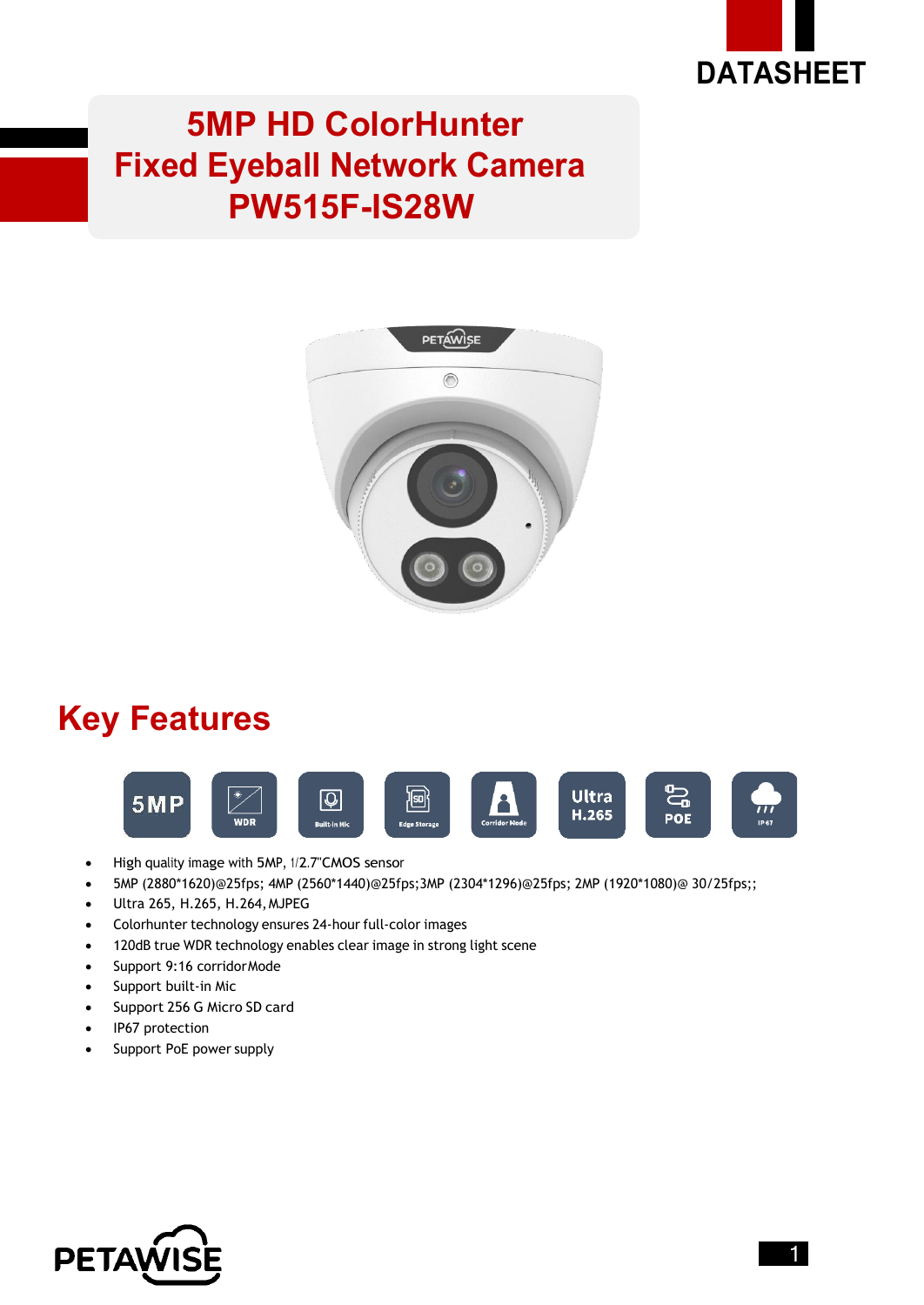

# **Specifications**

|                           | <b>PW515F-IS28W</b>                                                                                                                                                                                                                                                                                                                                                                                      |            |                                   |                   |              |  |
|---------------------------|----------------------------------------------------------------------------------------------------------------------------------------------------------------------------------------------------------------------------------------------------------------------------------------------------------------------------------------------------------------------------------------------------------|------------|-----------------------------------|-------------------|--------------|--|
|                           |                                                                                                                                                                                                                                                                                                                                                                                                          |            | Camera                            |                   |              |  |
| Sensor                    | 1/2.7", 5.0 megapixel, progressive scan, CMOS                                                                                                                                                                                                                                                                                                                                                            |            |                                   |                   |              |  |
| Lens                      | 2.8mm@F1.0                                                                                                                                                                                                                                                                                                                                                                                               |            |                                   |                   |              |  |
| <b>DORI Distance</b>      | Lens (mm)                                                                                                                                                                                                                                                                                                                                                                                                | Detect (m) | Observe (m)                       | Recognize (m)     | Identify (m) |  |
|                           | 2.8                                                                                                                                                                                                                                                                                                                                                                                                      | 63.0       | 25.2                              | 12.6              | 6.3          |  |
| Angle of view(H)          |                                                                                                                                                                                                                                                                                                                                                                                                          |            | $102.0^\circ$                     |                   |              |  |
| Angle of View (V)         | $53.4^\circ$                                                                                                                                                                                                                                                                                                                                                                                             |            |                                   |                   |              |  |
| Angle of View (O)         |                                                                                                                                                                                                                                                                                                                                                                                                          |            | $121.0^\circ$                     |                   |              |  |
| Adjustment angle          | Pan: 3° ~ 360°                                                                                                                                                                                                                                                                                                                                                                                           |            | Tilt: $0^{\circ}$ ~ 80 $^{\circ}$ | Rotate: 3° ~ 360° |              |  |
| Shutter                   | Auto/Manual, 1 ~ 1/100000s                                                                                                                                                                                                                                                                                                                                                                               |            |                                   |                   |              |  |
| Minimum Illumination      | Color: 0.001Lux (F1.0, AGC ON)                                                                                                                                                                                                                                                                                                                                                                           |            |                                   |                   |              |  |
| S/N                       | >56dB                                                                                                                                                                                                                                                                                                                                                                                                    |            |                                   |                   |              |  |
| Defog                     | Digital Defog                                                                                                                                                                                                                                                                                                                                                                                            |            |                                   |                   |              |  |
| <b>WDR</b>                | 120dB                                                                                                                                                                                                                                                                                                                                                                                                    |            |                                   |                   |              |  |
| <b>LEDs Number</b>        | $\overline{2}$                                                                                                                                                                                                                                                                                                                                                                                           |            |                                   |                   |              |  |
| <b>LED Distance</b>       | Up to 30m (98ft)                                                                                                                                                                                                                                                                                                                                                                                         |            |                                   |                   |              |  |
|                           |                                                                                                                                                                                                                                                                                                                                                                                                          |            | Video                             |                   |              |  |
| Video Compression         | Ultra265, H.265, H.264, MJPEG                                                                                                                                                                                                                                                                                                                                                                            |            |                                   |                   |              |  |
| H.264 code profile        | Baseline profile, Main profile, High profile                                                                                                                                                                                                                                                                                                                                                             |            |                                   |                   |              |  |
| <b>Frame Rate</b>         | Main Stream: 5MP (2880*1620), Max 25fps; 4MP (2560*1440), Max 25fps; 3MP (2304*1296), Max<br>25fps; 2MP (1920*1080),<br>Max 30fps;<br>Sub Stream: 720P (1280*720), Max 30fps; D1 (720*576), Max 30fps; 640*360, Max 30fps; 2CIF<br>(704*288), Max 30fps; CIF (352*288), Max 30fps;<br>Third Stream: D1 (720*576), Max 30fps; 640*360, Max 30fps; 2CIF (704*288), Max 30fps; CIF<br>(352*288), Max 30fps; |            |                                   |                   |              |  |
| Video Bit Rate            | 128 Kbps~16 Mbps                                                                                                                                                                                                                                                                                                                                                                                         |            |                                   |                   |              |  |
| 9:16 Corridor Mode        | Supported                                                                                                                                                                                                                                                                                                                                                                                                |            |                                   |                   |              |  |
| <b>OSD</b>                | Up to 8 OSDs                                                                                                                                                                                                                                                                                                                                                                                             |            |                                   |                   |              |  |
| Privacy Mask              | Up to 4 areas                                                                                                                                                                                                                                                                                                                                                                                            |            |                                   |                   |              |  |
| <b>ROI</b>                | Up to 8 areas                                                                                                                                                                                                                                                                                                                                                                                            |            |                                   |                   |              |  |
| A.I. Analytics            | Cross line, Intrusion, Enter area, Leave area, Face Detection                                                                                                                                                                                                                                                                                                                                            |            |                                   |                   |              |  |
|                           |                                                                                                                                                                                                                                                                                                                                                                                                          |            | Image                             |                   |              |  |
| White Balance             | Auto/Outdoor/Fine Tune/Sodium Lamp/Locked/Auto2                                                                                                                                                                                                                                                                                                                                                          |            |                                   |                   |              |  |
| Digital noise reduction   | 2D/3D DNR                                                                                                                                                                                                                                                                                                                                                                                                |            |                                   |                   |              |  |
| <b>Smart Illumination</b> | Support                                                                                                                                                                                                                                                                                                                                                                                                  |            |                                   |                   |              |  |
| Flip                      | Normal/Vertical/Horizontal/180°/90°Clockwise/90°Anti-clockwise                                                                                                                                                                                                                                                                                                                                           |            |                                   |                   |              |  |
| Dewarping                 | N\A                                                                                                                                                                                                                                                                                                                                                                                                      |            |                                   |                   |              |  |
| <b>HLC</b>                | Support                                                                                                                                                                                                                                                                                                                                                                                                  |            |                                   |                   |              |  |
| <b>BLC</b>                | Support                                                                                                                                                                                                                                                                                                                                                                                                  |            |                                   |                   |              |  |
|                           |                                                                                                                                                                                                                                                                                                                                                                                                          |            | Audio                             |                   |              |  |
| Audio Compression         | G.711                                                                                                                                                                                                                                                                                                                                                                                                    |            |                                   |                   |              |  |
| Suppression               |                                                                                                                                                                                                                                                                                                                                                                                                          | Supported  |                                   |                   |              |  |

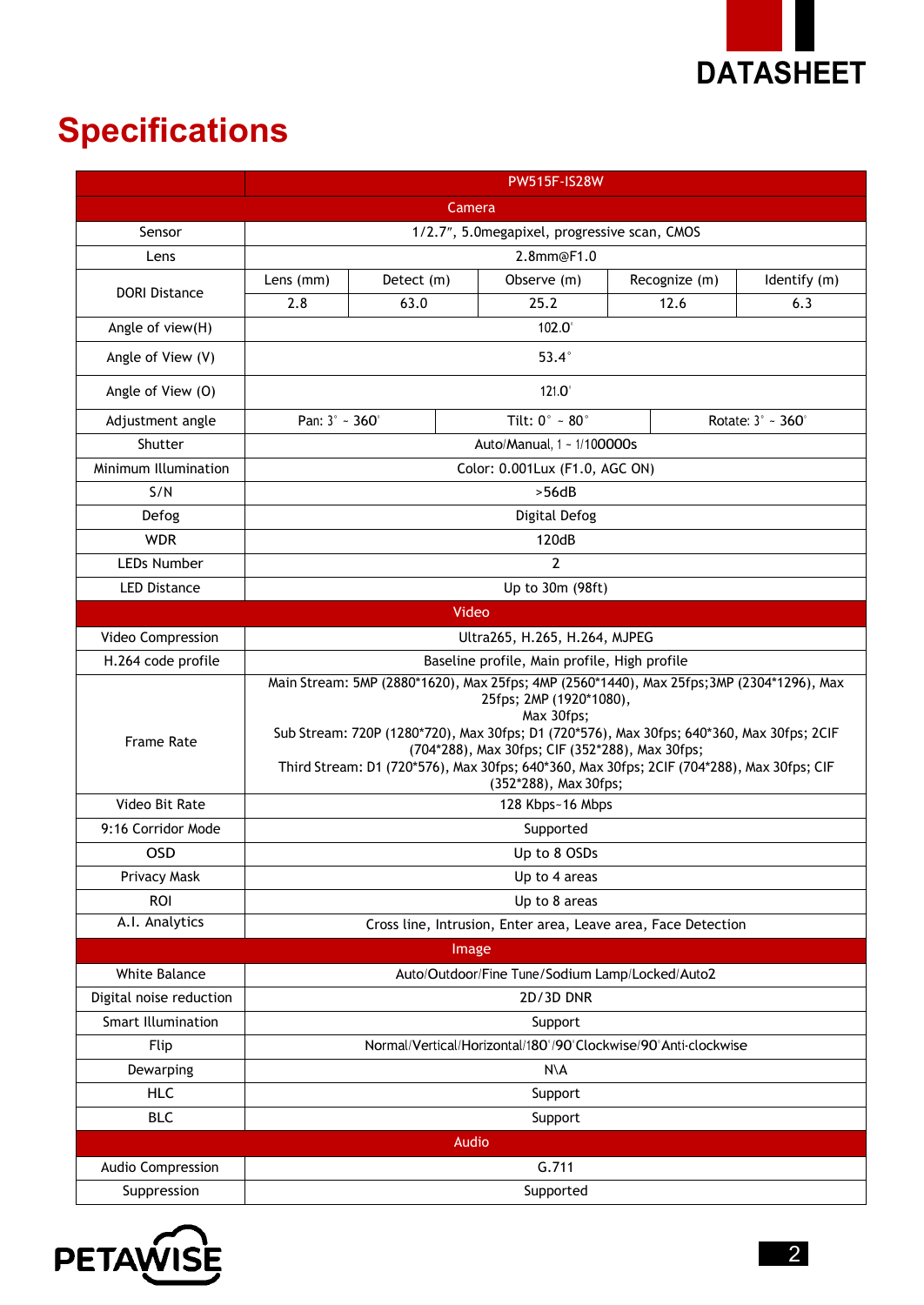

| Sampling Rate                 | 8KHZ                                                                                                                              |  |  |  |
|-------------------------------|-----------------------------------------------------------------------------------------------------------------------------------|--|--|--|
| Storage                       |                                                                                                                                   |  |  |  |
| Edge Storage                  | Micro SD, up to 256GB                                                                                                             |  |  |  |
| Network Storage               | ANR, NAS(NFS)                                                                                                                     |  |  |  |
| <b>Network</b>                |                                                                                                                                   |  |  |  |
| Protocols                     | IPv4, IGMP, ICMP, ARP, TCP, UDP, DHCP, PPPoE, RTP, RTSP, RTCP, DNS, DDNS, NTP, FTP, UPnP,<br>HTTP, HTTPS, SMTP, 802.1x, SNMP, QoS |  |  |  |
| Compatible Integration        | ONVIF (Profile S, Profile G, Profile T), API                                                                                      |  |  |  |
| Web Browser                   | Plug-in required live view: IE9+, Chrome 41 and below, Firefox 52 and below                                                       |  |  |  |
|                               | Plug-in free live view: Chorme 57.0+, Firefox 58.0+, Edge 16+, Safari 11+                                                         |  |  |  |
| Interface                     |                                                                                                                                   |  |  |  |
| <b>Built-in Mic</b>           | Supported                                                                                                                         |  |  |  |
| Network                       | 1 RJ45 10M/100M Base-TX Ethernet                                                                                                  |  |  |  |
| <b>Certifications</b>         |                                                                                                                                   |  |  |  |
| Certifications                | CE: EN 60950-1 UL: UL60950-1<br>FCC: FCC Part 15                                                                                  |  |  |  |
| General                       |                                                                                                                                   |  |  |  |
| Power                         | DC 12V±25%, PoE (IEEE 802.3af)                                                                                                    |  |  |  |
|                               | Power consumption: Max 7.5W                                                                                                       |  |  |  |
| Dimensions ( $\emptyset$ x H) | $\Phi$ 110.5 x 94.1mm (Ø4.4" x 3.7")                                                                                              |  |  |  |
| Net Weight                    | $0.44$ kg $(0.97$ lb)                                                                                                             |  |  |  |
| Material                      | metal                                                                                                                             |  |  |  |
| <b>Working Environment</b>    | -30°C ~ 60°C (-22°F ~ 140°F), Humidity: ≤95% RH (non-condensing)                                                                  |  |  |  |
| <b>Strorage Environment</b>   | $-30^{\circ}$ C ~ 60 $^{\circ}$ C ( $-22^{\circ}$ F ~ 140 $^{\circ}$ F), Humidity: ≤95% RH (non-condensing)                       |  |  |  |
| surge protection              | 2KV                                                                                                                               |  |  |  |
| Ingress Protection            | <b>IP67</b>                                                                                                                       |  |  |  |

## **Dimensions**